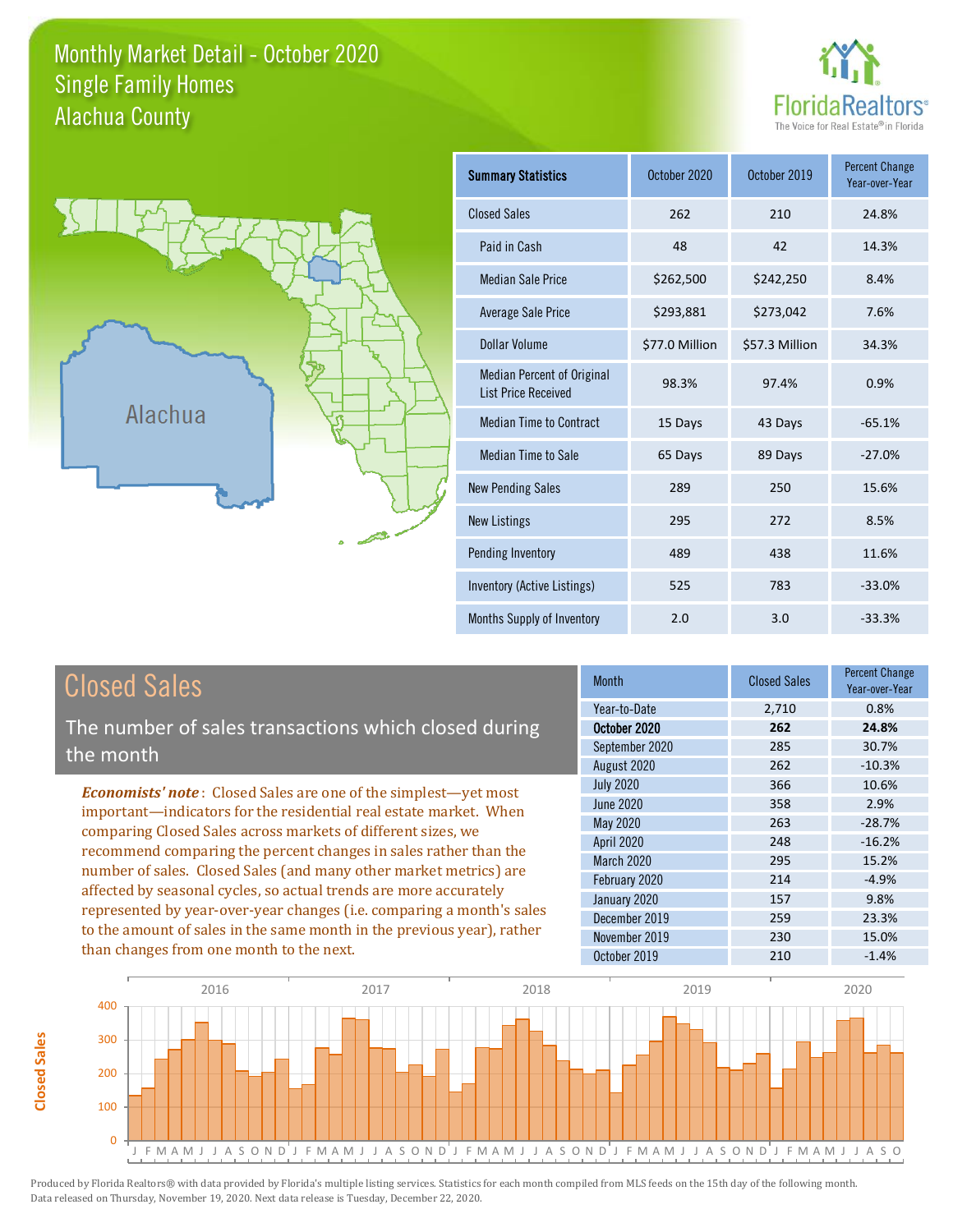

#### $$100,000 - $149,999$  21 -8.7% Sale Price Closed Sales Percent Change Year-over-Year Less than \$50,000 0 0 -100.0%  $$50,000 - $99,999$  6 -14.3% \$150,000 - \$199,999 36 24.1% \$200,000 - \$249,999 50 11.1% \$400,000 - \$599,999 35 59.1% \$600,000 - \$999,999 8 -11.1% *Economists' note:* Closed Sales are one of the simplest—yet most important—indicators for the residential real estate market. When comparing Closed Sales across markets of different sizes, we recommend comparing the percent changes in sales rather than the number of sales. Closed Sales (and many other market metrics) are affected by seasonal cycles, so actual trends are more accurately represented by year-over-year changes (i.e. comparing a month's sales to the amount of sales in the same month in the previous year), rather than changes from one month to the next. \$1,000,000 or more 2 N/A \$250,000 - \$299,999 56 27.3% \$300,000 - \$399,999 48 77.8%  $40$ 50 60 October 2019 October 2020  $40$ 50 60 Closed Sales by Sale Price The number of sales transactions which closed during the month



### Median Time to Contract by Sale Price The median number of days between the listing date and contract date for all Closed Sales during the month

*Economists' note* : Like Time to Sale, Time to Contract is a measure of the length of the home selling process calculated for sales which closed during the month. The difference is that Time to Contract measures the number of days between the initial listing of a property and the signing of the contract which eventually led to the closing of the sale. When the gap between Median Time to Contract and Median Time to Sale grows, it is usually a sign of longer closing times and/or declining numbers of cash sales.

| <b>Sale Price</b>     | Median Time to<br>Contract | Percent Change<br>Year-over-Year |
|-----------------------|----------------------------|----------------------------------|
| Less than \$50,000    | (No Sales)                 | N/A                              |
| $$50,000 - $99,999$   | 9 Days                     | $-40.0%$                         |
| $$100,000 - $149,999$ | 15 Days                    | $-31.8%$                         |
| $$150,000 - $199,999$ | 8 Days                     | $-79.5%$                         |
| \$200,000 - \$249,999 | 12 Days                    | $-57.1%$                         |
| \$250,000 - \$299,999 | 16 Days                    | $-66.7%$                         |
| \$300,000 - \$399,999 | 10 Days                    | $-89.2%$                         |
| \$400,000 - \$599,999 | 57 Days                    | -27.8%                           |
| \$600,000 - \$999,999 | 52 Days                    | $-10.3%$                         |
| \$1,000,000 or more   | 21 Days                    | N/A                              |



**Closed Sales**

**Median Time to Contract**

**Median Time to Contract** 

■October 2019 **■ October 2020**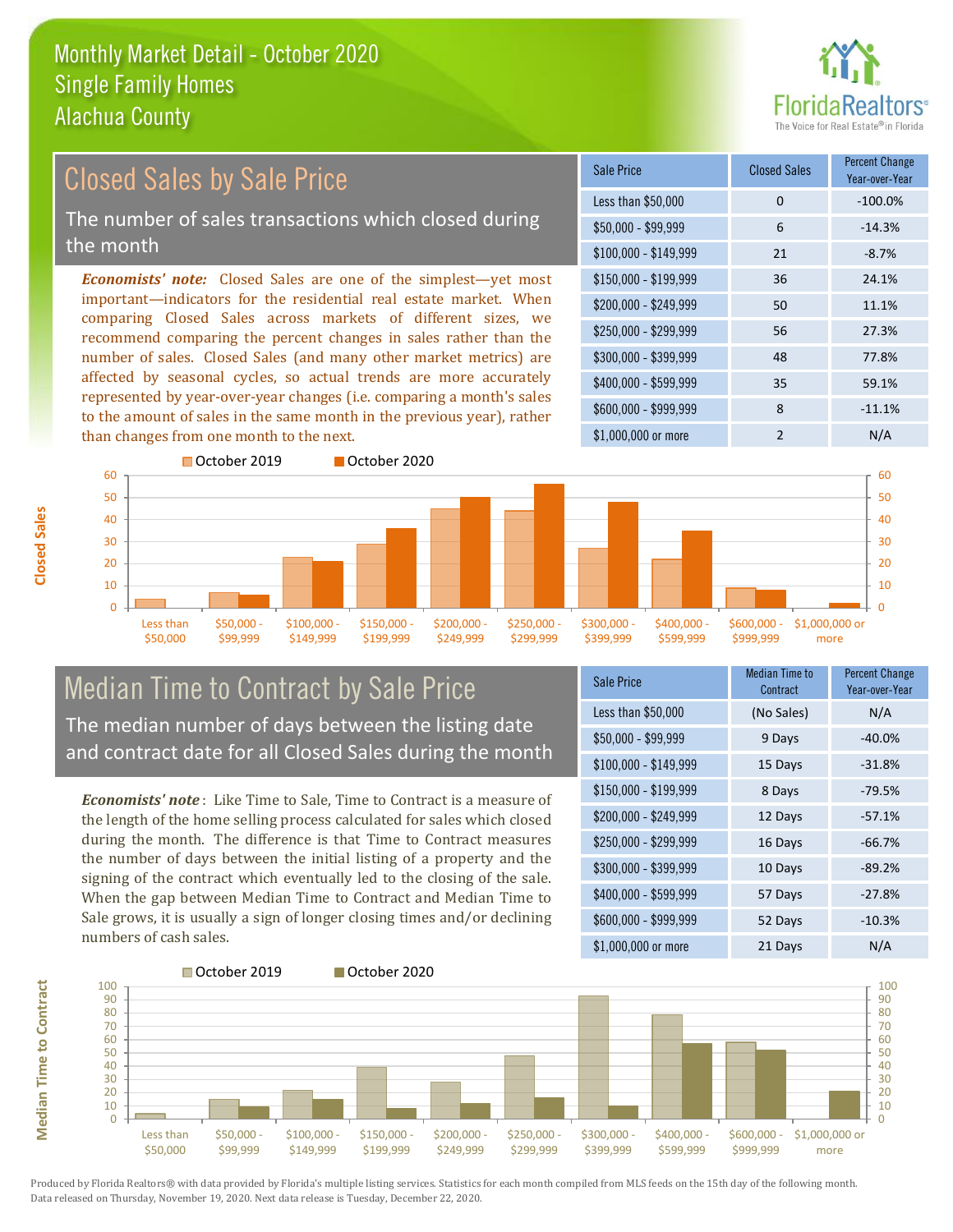

## New Listings by Initial Listing Price The number of properties put onto the market during

the month

*Economists' note:* New Listings tend to rise in delayed response to increasing prices, so they are often seen as a lagging indicator of market health. As prices rise, potential sellers raise their estimations of value—and in the most recent cycle, rising prices have freed up many potential sellers who were previously underwater on their mortgages. Note that in our calculations, we take care to not include properties that were recently taken off the market and quickly relisted, since these are not really *new* listings.

| <b>Initial Listing Price</b> | <b>New Listings</b> | <b>Percent Change</b><br>Year-over-Year |
|------------------------------|---------------------|-----------------------------------------|
| Less than \$50,000           | 0                   | $-100.0%$                               |
| $$50,000 - $99,999$          | 11                  | 57.1%                                   |
| $$100,000 - $149,999$        | 16                  | $-30.4%$                                |
| $$150,000 - $199,999$        | 49                  | $-2.0%$                                 |
| \$200,000 - \$249,999        | 71                  | 69.0%                                   |
| $$250,000 - $299,999$        | 43                  | $-18.9%$                                |
| \$300,000 - \$399,999        | 47                  | $-7.8%$                                 |
| \$400,000 - \$599,999        | 38                  | 22.6%                                   |
| \$600,000 - \$999,999        | 15                  | 50.0%                                   |
| \$1,000,000 or more          | 5                   | 66.7%                                   |



#### Inventory by Current Listing Price The number of property listings active at the end of the month

*Economists' note* : There are a number of ways to define and calculate Inventory. Our method is to simply count the number of active listings on the last day of the month, and hold this number to compare with the same month the following year. Inventory rises when New Listings are outpacing the number of listings that go off-market (regardless of whether they actually sell). Likewise, it falls when New Listings aren't keeping up with the rate at which homes are going off-market.

| <b>Current Listing Price</b> | Inventory | <b>Percent Change</b><br>Year-over-Year |
|------------------------------|-----------|-----------------------------------------|
| Less than \$50,000           | 0         | $-100.0%$                               |
| $$50,000 - $99,999$          | 21        | 10.5%                                   |
| $$100,000 - $149,999$        | 27        | $-46.0%$                                |
| $$150,000 - $199,999$        | 54        | $-39.3%$                                |
| \$200,000 - \$249,999        | 68        | $-28.4%$                                |
| \$250,000 - \$299,999        | 76        | $-36.1%$                                |
| \$300,000 - \$399,999        | 126       | $-32.6%$                                |
| $$400,000 - $599,999$        | 76        | $-41.5%$                                |
| \$600,000 - \$999,999        | 48        | $-28.4%$                                |
| \$1,000,000 or more          | 29        | 45.0%                                   |



Produced by Florida Realtors® with data provided by Florida's multiple listing services. Statistics for each month compiled from MLS feeds on the 15th day of the following month. Data released on Thursday, November 19, 2020. Next data release is Tuesday, December 22, 2020.

**Inventory**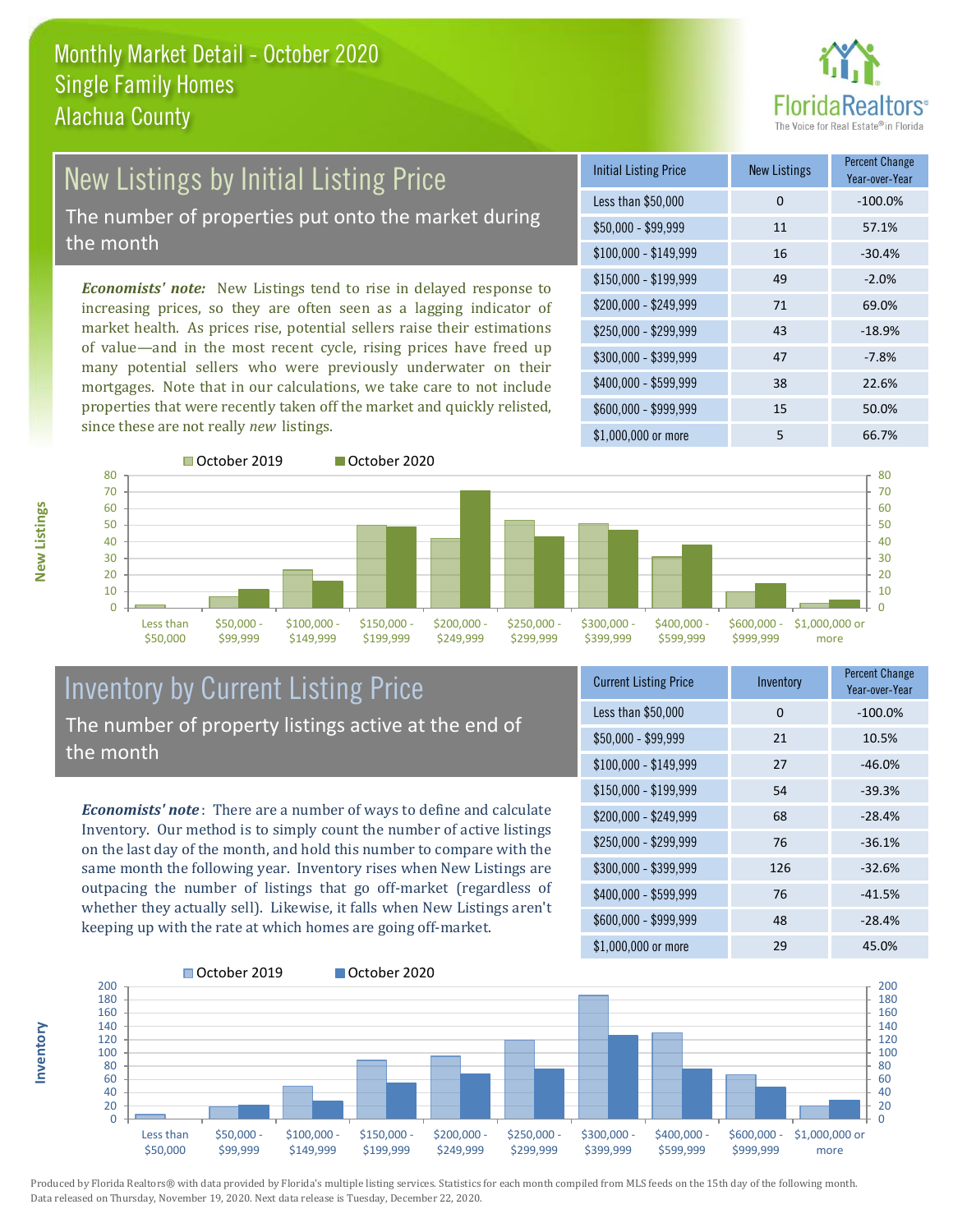#### Monthly Distressed Market - October 2020 Alachua County Single Family Homes



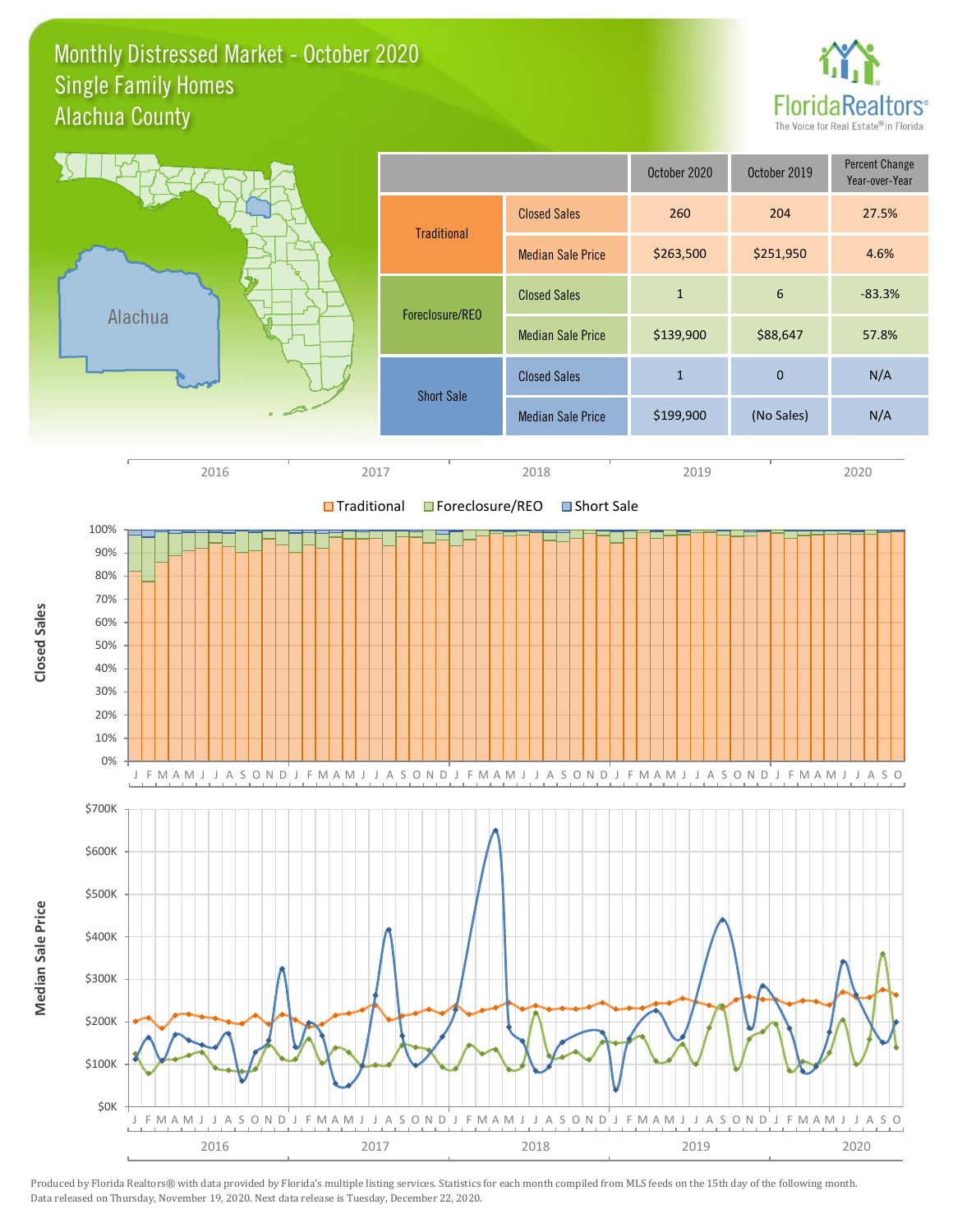Monthly Market Detail - October 2020 Alachua County Townhouses and Condos





| <b>Summary Statistics</b>                                       | October 2020   | October 2019  | <b>Percent Change</b><br>Year-over-Year |
|-----------------------------------------------------------------|----------------|---------------|-----------------------------------------|
| <b>Closed Sales</b>                                             | 75             | 48            | 56.3%                                   |
| Paid in Cash                                                    | 36             | 25            | 44.0%                                   |
| <b>Median Sale Price</b>                                        | \$132,500      | \$128,500     | 3.1%                                    |
| <b>Average Sale Price</b>                                       | \$136,576      | \$133,382     | 2.4%                                    |
| <b>Dollar Volume</b>                                            | \$10.2 Million | \$6.4 Million | 60.0%                                   |
| <b>Median Percent of Original</b><br><b>List Price Received</b> | 97.7%          | 97.4%         | 0.3%                                    |
| <b>Median Time to Contract</b>                                  | 24 Days        | 20 Days       | 20.0%                                   |
| <b>Median Time to Sale</b>                                      | 61 Days        | 50 Days       | 22.0%                                   |
| <b>New Pending Sales</b>                                        | 60             | 63            | $-4.8%$                                 |
| <b>New Listings</b>                                             | 88             | 51            | 72.5%                                   |
| <b>Pending Inventory</b>                                        | 79             | 79            | 0.0%                                    |
| <b>Inventory (Active Listings)</b>                              | 190            | 99            | 91.9%                                   |
| Months Supply of Inventory                                      | 2.8            | 1.4           | 100.0%                                  |

# Closed Sales

The number of sales transactions which closed during the month

*Economists' note* : Closed Sales are one of the simplest—yet most important—indicators for the residential real estate market. When comparing Closed Sales across markets of different sizes, we recommend comparing the percent changes in sales rather than the number of sales. Closed Sales (and many other market metrics) are affected by seasonal cycles, so actual trends are more accurately represented by year-over-year changes (i.e. comparing a month's sales to the amount of sales in the same month in the previous year), rather than changes from one month to the next.

| <b>Month</b>      | <b>Closed Sales</b> | <b>Percent Change</b><br>Year-over-Year |
|-------------------|---------------------|-----------------------------------------|
| Year-to-Date      | 702                 | $-5.6%$                                 |
| October 2020      | 75                  | 56.3%                                   |
| September 2020    | 56                  | 12.0%                                   |
| August 2020       | 82                  | $-13.7%$                                |
| <b>July 2020</b>  | 85                  | $-4.5%$                                 |
| <b>June 2020</b>  | 94                  | $-4.1%$                                 |
| May 2020          | 61                  | $-41.3%$                                |
| <b>April 2020</b> | 56                  | $-39.8%$                                |
| March 2020        | 87                  | 27.9%                                   |
| February 2020     | 57                  | $-1.7%$                                 |
| January 2020      | 49                  | 19.5%                                   |
| December 2019     | 61                  | 13.0%                                   |
| November 2019     | 39                  | $-17.0%$                                |
| October 2019      | 48                  | $-17.2%$                                |

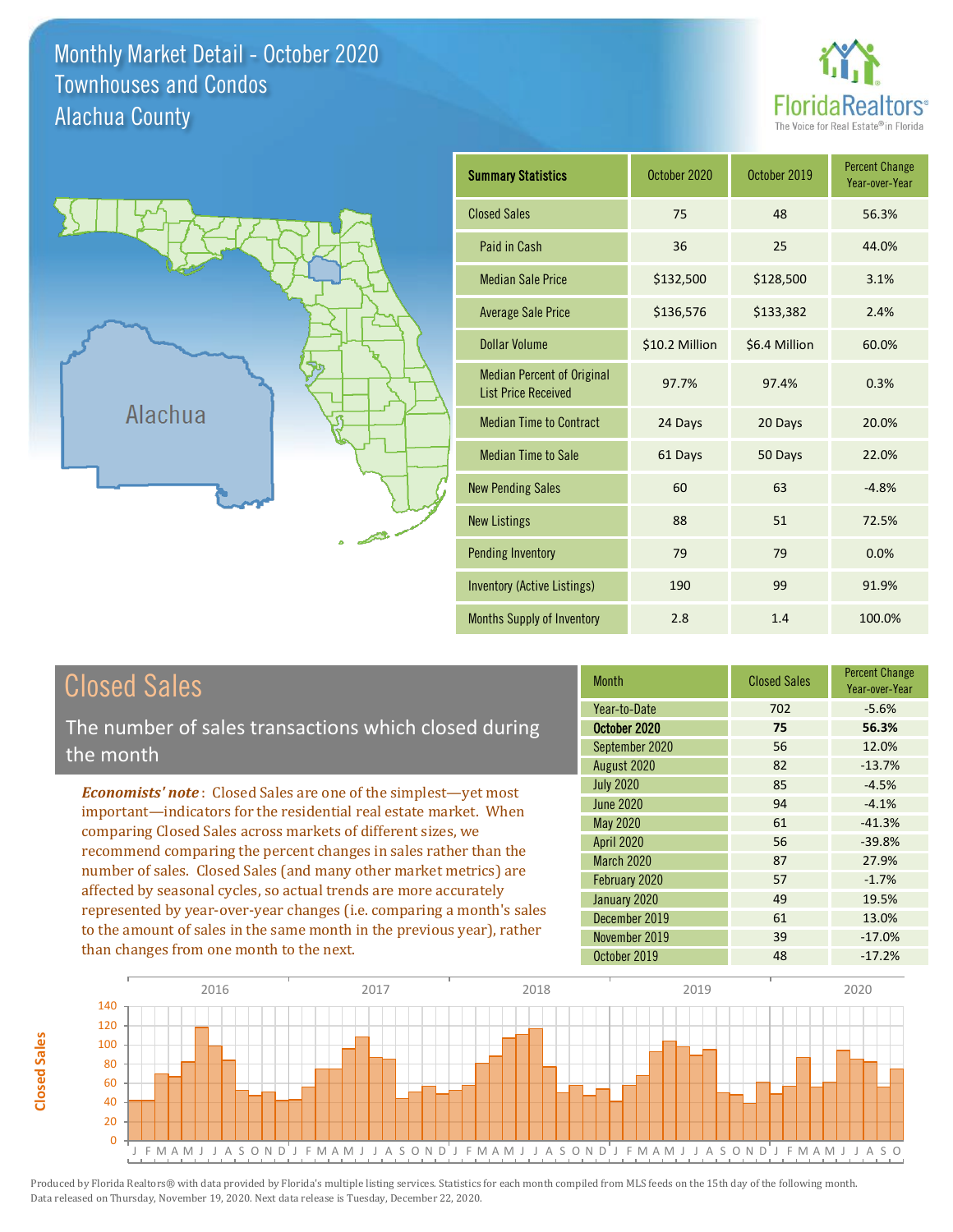than changes from one month to the next.



#### \$100,000 - \$149,999 30 100.0% Sale Price Closed Sales Percent Change Year-over-Year Less than \$50,000 0 0 -100.0%  $$50,000 - $99,999$  16 0.0% \$150,000 - \$199,999 24 166.7% \$200,000 - \$249,999 3 -25.0%  $$400,000 - $599,999$  0 N/A *Economists' note:* Closed Sales are one of the simplest—yet most important—indicators for the residential real estate market. When comparing Closed Sales across markets of different sizes, we recommend comparing the percent changes in sales rather than the number of sales. Closed Sales (and many other market metrics) are affected by seasonal cycles, so actual trends are more accurately  $$250,000 - $299,999$  1 -66.7%  $$300,000 - $399,999$  1 N/A Closed Sales by Sale Price The number of sales transactions which closed during the month



#### Median Time to Contract by Sale Price The median number of days between the listing date and contract date for all Closed Sales during the month

represented by year-over-year changes (i.e. comparing a month's sales to the amount of sales in the same month in the previous year), rather

*Economists' note* : Like Time to Sale, Time to Contract is a measure of the length of the home selling process calculated for sales which closed during the month. The difference is that Time to Contract measures the number of days between the initial listing of a property and the signing of the contract which eventually led to the closing of the sale. When the gap between Median Time to Contract and Median Time to Sale grows, it is usually a sign of longer closing times and/or declining numbers of cash sales.

| <b>Sale Price</b>     | Median Time to<br>Contract | <b>Percent Change</b><br>Year-over-Year |
|-----------------------|----------------------------|-----------------------------------------|
| Less than \$50,000    | (No Sales)                 | N/A                                     |
| \$50,000 - \$99,999   | 18 Days                    | $-30.8%$                                |
| $$100,000 - $149,999$ | 22 Days                    | 214.3%                                  |
| $$150,000 - $199,999$ | 24 Days                    | 9.1%                                    |
| \$200,000 - \$249,999 | 56 Days                    | 273.3%                                  |
| $$250,000 - $299,999$ | 301 Days                   | 65.4%                                   |
| \$300,000 - \$399,999 | 381 Days                   | N/A                                     |
| $$400,000 - $599,999$ | (No Sales)                 | N/A                                     |
| \$600,000 - \$999,999 | (No Sales)                 | N/A                                     |
| \$1,000,000 or more   | (No Sales)                 | N/A                                     |

\$600,000 - \$999,999 0 0 N/A

\$1,000,000 or more 0 0 N/A



Produced by Florida Realtors® with data provided by Florida's multiple listing services. Statistics for each month compiled from MLS feeds on the 15th day of the following month. Data released on Thursday, November 19, 2020. Next data release is Tuesday, December 22, 2020.

**Median Time to Contract**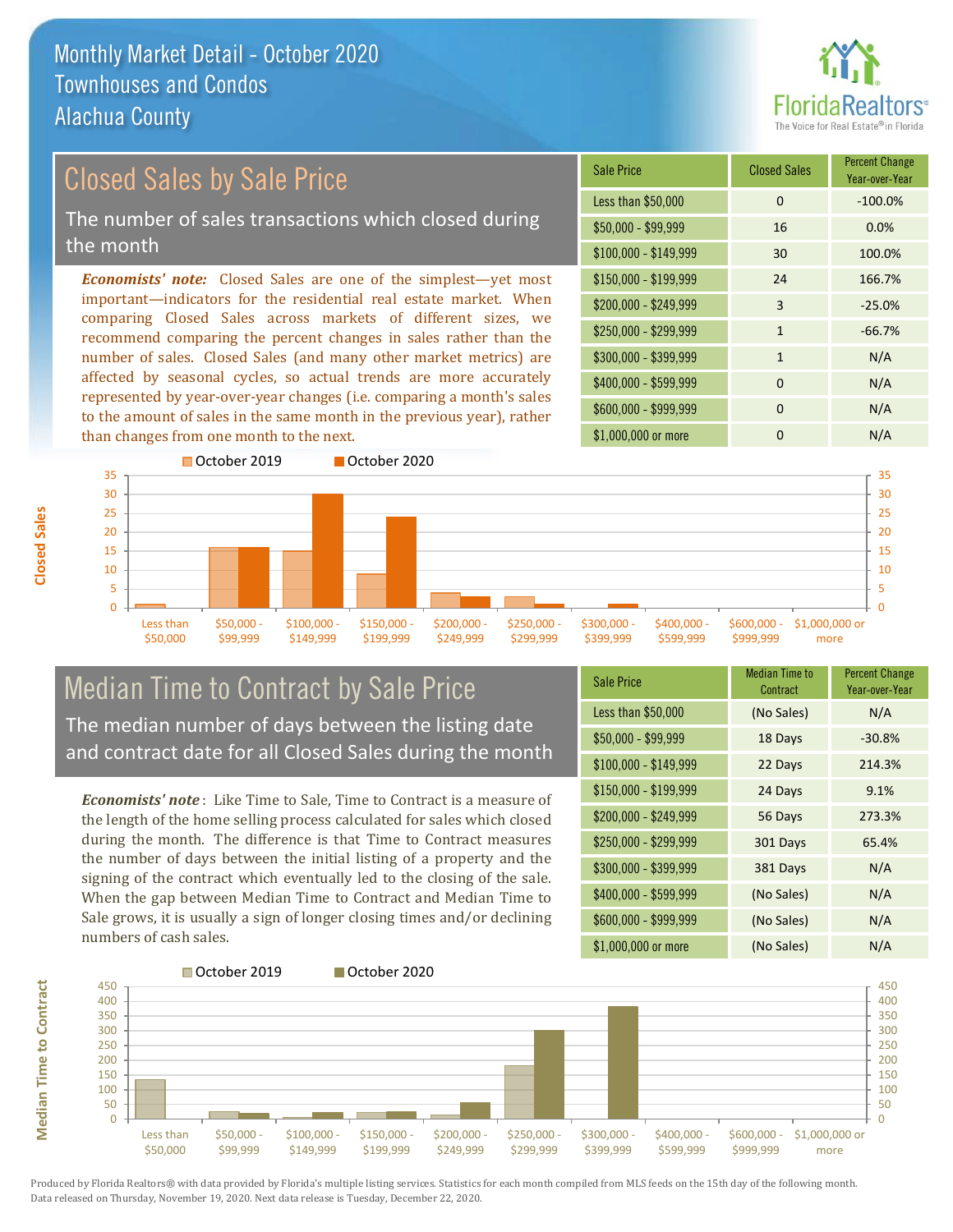

# **New Listings by Initial Listing Price**

The number of properties put onto the market during the month

*Economists' note:* New Listings tend to rise in delayed response to increasing prices, so they are often seen as a lagging indicator of market health. As prices rise, potential sellers raise their estimations of value—and in the most recent cycle, rising prices have freed up many potential sellers who were previously underwater on their mortgages. Note that in our calculations, we take care to not include properties that were recently taken off the market and quickly relisted, since these are not really *new* listings.

| <b>Initial Listing Price</b> | <b>New Listings</b> | <b>Percent Change</b><br>Year-over-Year |
|------------------------------|---------------------|-----------------------------------------|
| Less than \$50,000           | $\Omega$            | $-100.0%$                               |
| $$50,000 - $99,999$          | 18                  | 5.9%                                    |
| $$100,000 - $149,999$        | 32                  | 68.4%                                   |
| $$150,000 - $199,999$        | 17                  | 325.0%                                  |
| \$200,000 - \$249,999        | 10                  | 233.3%                                  |
| \$250,000 - \$299,999        | 7                   | 40.0%                                   |
| \$300,000 - \$399,999        | 3                   | 50.0%                                   |
| \$400,000 - \$599,999        | $\mathbf{1}$        | N/A                                     |
| \$600,000 - \$999,999        | $\Omega$            | N/A                                     |
| \$1,000,000 or more          | n                   | N/A                                     |



### Inventory by Current Listing Price The number of property listings active at the end of the month

*Economists' note* : There are a number of ways to define and calculate Inventory. Our method is to simply count the number of active listings on the last day of the month, and hold this number to compare with the same month the following year. Inventory rises when New Listings are outpacing the number of listings that go off-market (regardless of whether they actually sell). Likewise, it falls when New Listings aren't keeping up with the rate at which homes are going off-market.

| <b>Current Listing Price</b> | Inventory    | <b>Percent Change</b><br>Year-over-Year |
|------------------------------|--------------|-----------------------------------------|
| Less than \$50,000           | $\Omega$     | $-100.0%$                               |
| $$50,000 - $99,999$          | 36           | 2.9%                                    |
| $$100,000 - $149,999$        | 63           | 162.5%                                  |
| $$150,000 - $199,999$        | 37           | 236.4%                                  |
| \$200,000 - \$249,999        | 31           | 158.3%                                  |
| \$250,000 - \$299,999        | 11           | 57.1%                                   |
| \$300,000 - \$399,999        | 7            | 16.7%                                   |
| \$400,000 - \$599,999        | 4            | 100.0%                                  |
| \$600,000 - \$999,999        | $\mathbf{1}$ | 0.0%                                    |
| \$1,000,000 or more          | O            | N/A                                     |



Produced by Florida Realtors® with data provided by Florida's multiple listing services. Statistics for each month compiled from MLS feeds on the 15th day of the following month. Data released on Thursday, November 19, 2020. Next data release is Tuesday, December 22, 2020.

**Inventory**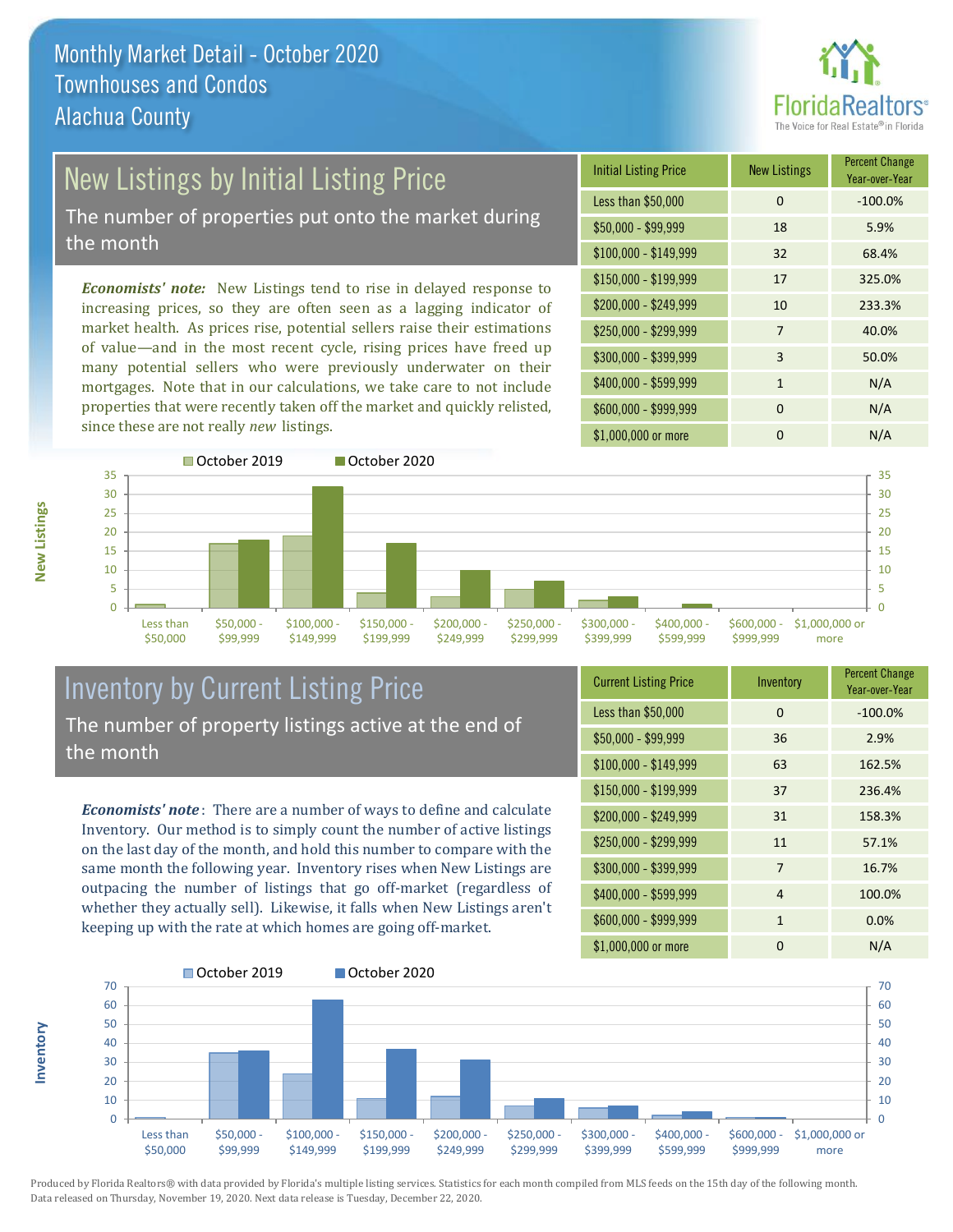Monthly Distressed Market - October 2020 Alachua County Townhouses and Condos



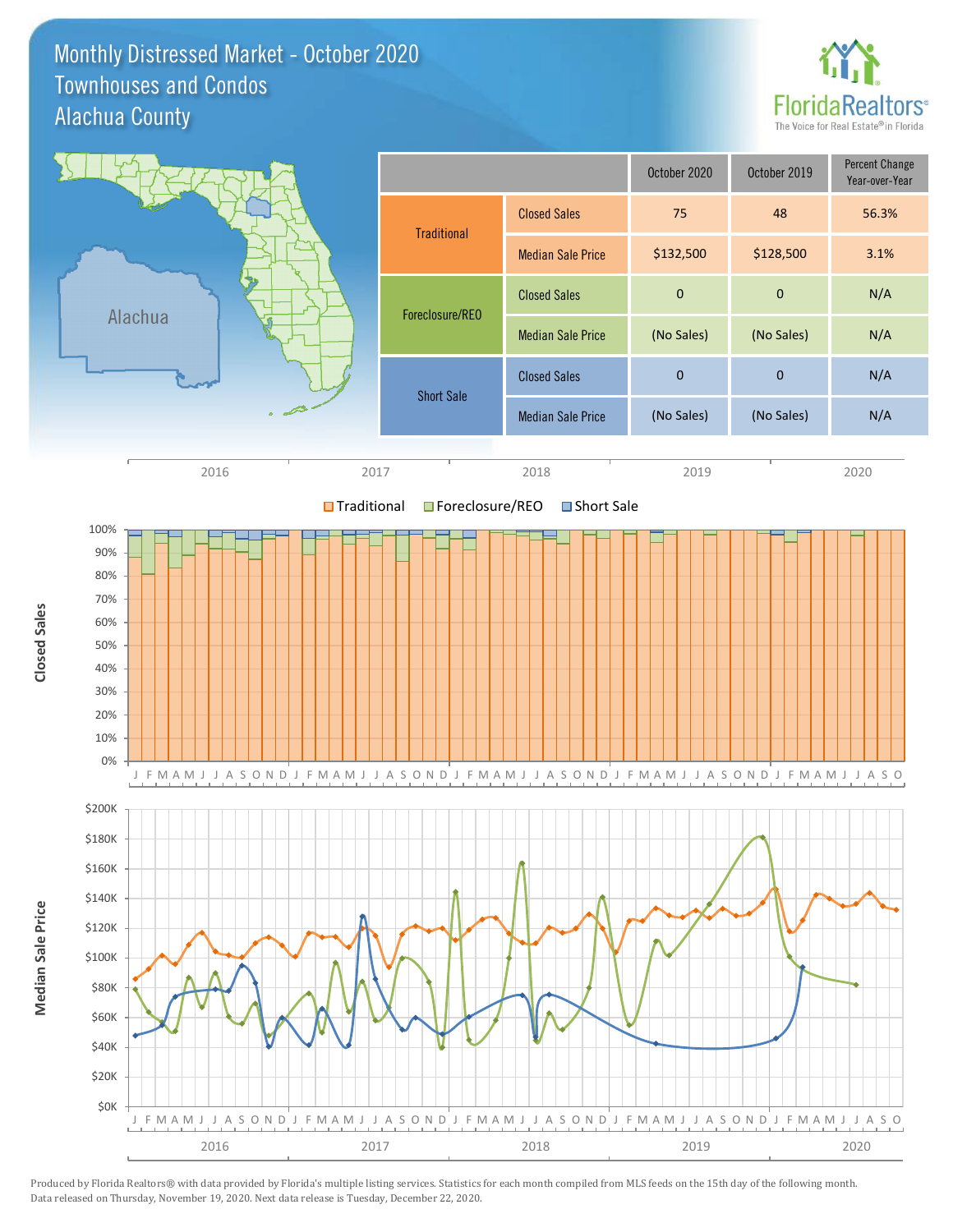Monthly Market Detail - October 2020 Alachua County Manufactured Homes





| <b>Summary Statistics</b>                                       | October 2020   | October 2019  | <b>Percent Change</b><br>Year-over-Year |
|-----------------------------------------------------------------|----------------|---------------|-----------------------------------------|
| <b>Closed Sales</b>                                             | 12             | 10            | 20.0%                                   |
| Paid in Cash                                                    | $\overline{2}$ | 6             | $-66.7%$                                |
| <b>Median Sale Price</b>                                        | \$127,500      | \$115,000     | 10.9%                                   |
| Average Sale Price                                              | \$123,575      | \$119,070     | 3.8%                                    |
| Dollar Volume                                                   | \$1.5 Million  | \$1.2 Million | 24.5%                                   |
| <b>Median Percent of Original</b><br><b>List Price Received</b> | 99.5%          | 88.5%         | 12.4%                                   |
| <b>Median Time to Contract</b>                                  | 13 Days        | 48 Days       | $-72.9%$                                |
| <b>Median Time to Sale</b>                                      | 84 Days        | 68 Days       | 23.5%                                   |
| <b>New Pending Sales</b>                                        | 10             | 10            | 0.0%                                    |
| <b>New Listings</b>                                             | 16             | 13            | 23.1%                                   |
| Pending Inventory                                               | 22             | 20            | 10.0%                                   |
| Inventory (Active Listings)                                     | 30             | 52            | $-42.3%$                                |
| Months Supply of Inventory                                      | 2.8            | 4.7           | $-40.4%$                                |

**Closed Sales**

**Closed Sales** 

The number of sales transactions which closed during the month

*Economists' note* : Closed Sales are one of the simplest—yet most important—indicators for the residential real estate market. When comparing Closed Sales across markets of different sizes, we recommend comparing the percent changes in sales rather than the number of sales. Closed Sales (and many other market metrics) are affected by seasonal cycles, so actual trends are more accurately represented by year-over-year changes (i.e. comparing a month's sales to the amount of sales in the same month in the previous year), rather than changes from one month to the next.

| Month            | <b>Closed Sales</b> | <b>Percent Change</b><br>Year-over-Year |
|------------------|---------------------|-----------------------------------------|
| Year-to-Date     | 111                 | $-2.6%$                                 |
| October 2020     | 12                  | 20.0%                                   |
| September 2020   | 11                  | $-31.3%$                                |
| August 2020      | 14                  | 27.3%                                   |
| <b>July 2020</b> | 15                  | 66.7%                                   |
| <b>June 2020</b> | 17                  | 30.8%                                   |
| <b>May 2020</b>  | 11                  | 10.0%                                   |
| April 2020       | 10                  | $-28.6%$                                |
| March 2020       | 9                   | $-18.2%$                                |
| February 2020    | $\mathbf{1}$        | $-90.0%$                                |
| January 2020     | 11                  | 10.0%                                   |
| December 2019    | 10                  | 0.0%                                    |
| November 2019    | 8                   | $-11.1%$                                |
| October 2019     | 10                  | 25.0%                                   |

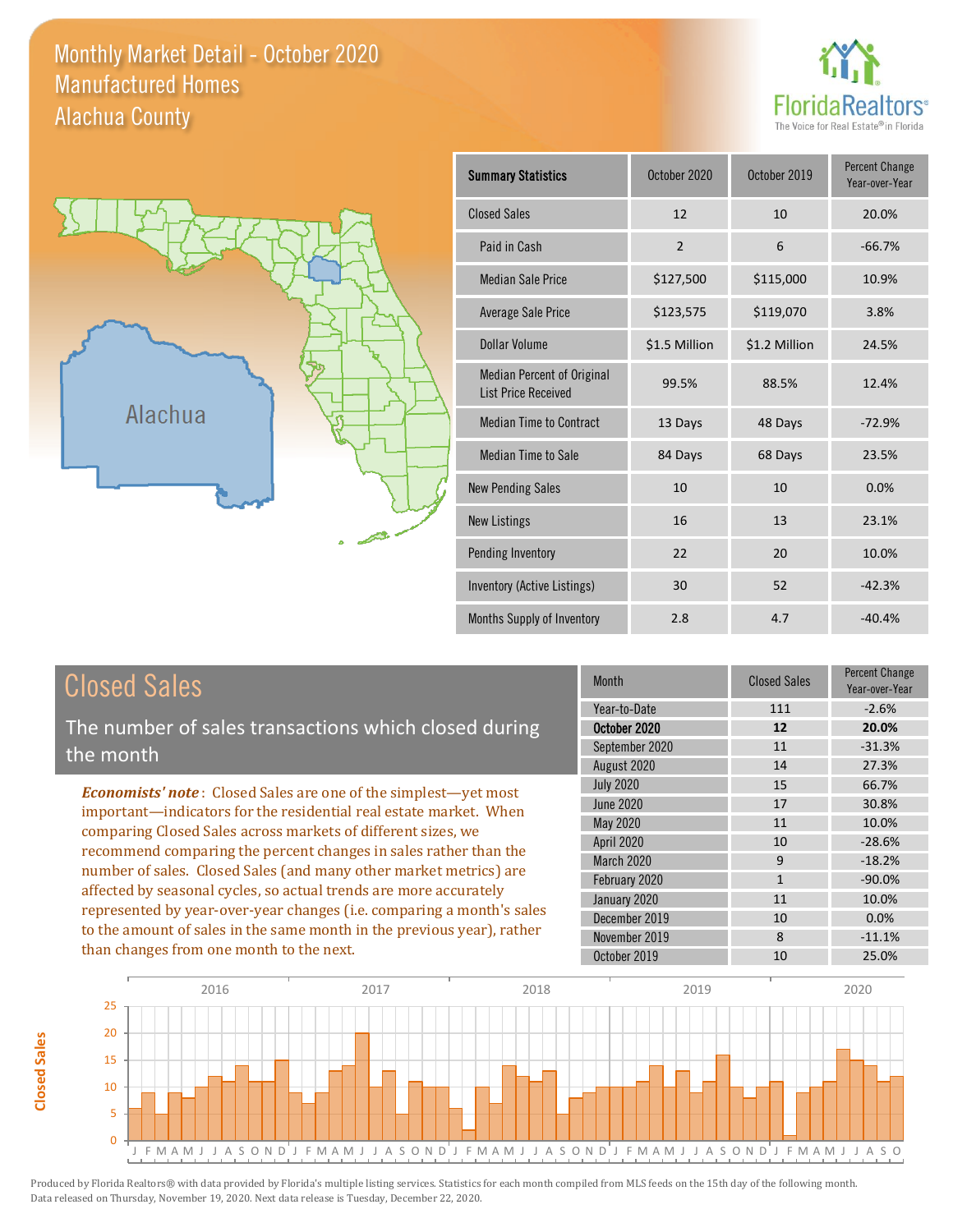

#### \$100,000 - \$149,999 3 0.0% Sale Price Closed Sales Percent Change Year-over-Year Less than \$50,000 1 1 0.0% \$50,000 - \$99,999 3 0.0% \$150,000 - \$199,999 5 66.7% \$200,000 - \$249,999 0 N/A  $$400,000 - $599,999$  0 N/A \$600,000 - \$999,999 0 0 N/A *Economists' note:* Closed Sales are one of the simplest—yet most important—indicators for the residential real estate market. When comparing Closed Sales across markets of different sizes, we recommend comparing the percent changes in sales rather than the number of sales. Closed Sales (and many other market metrics) are affected by seasonal cycles, so actual trends are more accurately represented by year-over-year changes (i.e. comparing a month's sales to the amount of sales in the same month in the previous year), rather than changes from one month to the next. \$1,000,000 or more 0 0 N/A \$250,000 - \$299,999 0 0 N/A \$300,000 - \$399,999 0 0 N/A Closed Sales by Sale Price The number of sales transactions which closed during the month



### Median Time to Contract by Sale Price The median number of days between the listing date and contract date for all Closed Sales during the month

*Economists' note* : Like Time to Sale, Time to Contract is a measure of the length of the home selling process calculated for sales which closed during the month. The difference is that Time to Contract measures the number of days between the initial listing of a property and the signing of the contract which eventually led to the closing of the sale. When the gap between Median Time to Contract and Median Time to Sale grows, it is usually a sign of longer closing times and/or declining numbers of cash sales.

| Sale Price            | Median Time to<br>Contract | <b>Percent Change</b><br>Year-over-Year |
|-----------------------|----------------------------|-----------------------------------------|
| Less than \$50,000    | 0 Days                     | $-100.0%$                               |
| $$50,000 - $99,999$   | 6 Days                     | $-57.1%$                                |
| $$100,000 - $149,999$ | 5 Days                     | $-92.9%$                                |
| \$150,000 - \$199,999 | 25 Days                    | 0.0%                                    |
| \$200,000 - \$249,999 | (No Sales)                 | N/A                                     |
| \$250,000 - \$299,999 | (No Sales)                 | N/A                                     |
| \$300,000 - \$399,999 | (No Sales)                 | N/A                                     |
| \$400,000 - \$599,999 | (No Sales)                 | N/A                                     |
| \$600,000 - \$999,999 | (No Sales)                 | N/A                                     |
| \$1,000,000 or more   | (No Sales)                 | N/A                                     |

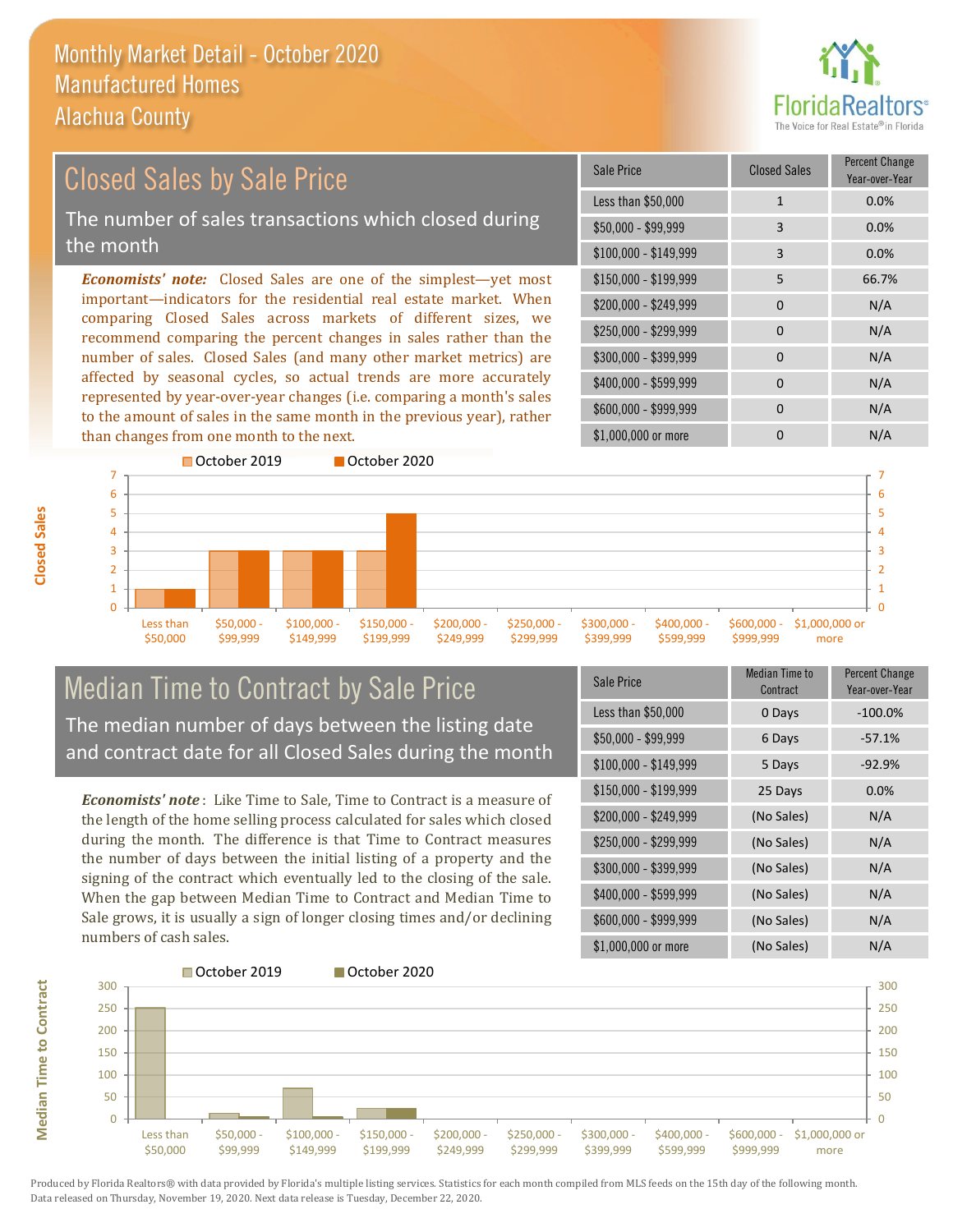

### New Listings by Initial Listing Price The number of properties put onto the market during the month

*Economists' note:* New Listings tend to rise in delayed response to increasing prices, so they are often seen as a lagging indicator of market health. As prices rise, potential sellers raise their estimations of value—and in the most recent cycle, rising prices have freed up many potential sellers who were previously underwater on their mortgages. Note that in our calculations, we take care to not include properties that were recently taken off the market and quickly relisted, since these are not really *new* listings.

| <b>Initial Listing Price</b> | <b>New Listings</b> | <b>Percent Change</b><br>Year-over-Year |
|------------------------------|---------------------|-----------------------------------------|
| Less than \$50,000           | 3                   | N/A                                     |
| \$50,000 - \$99,999          | $\mathbf{1}$        | $-75.0%$                                |
| $$100,000 - $149,999$        | 6                   | 50.0%                                   |
| \$150,000 - \$199,999        | 3                   | 50.0%                                   |
| \$200,000 - \$249,999        | $\mathbf{1}$        | $-50.0%$                                |
| \$250,000 - \$299,999        | 0                   | N/A                                     |
| \$300,000 - \$399,999        | 1                   | N/A                                     |
| \$400,000 - \$599,999        | 1                   | N/A                                     |
| \$600,000 - \$999,999        | $\Omega$            | $-100.0%$                               |
| \$1,000,000 or more          | n                   | N/A                                     |



### Inventory by Current Listing Price The number of property listings active at the end of the month

*Economists' note* : There are a number of ways to define and calculate Inventory. Our method is to simply count the number of active listings on the last day of the month, and hold this number to compare with the same month the following year. Inventory rises when New Listings are outpacing the number of listings that go off-market (regardless of whether they actually sell). Likewise, it falls when New Listings aren't keeping up with the rate at which homes are going off-market.

| <b>Current Listing Price</b> | Inventory      | Percent Change<br>Year-over-Year |
|------------------------------|----------------|----------------------------------|
| Less than \$50,000           | 0              | $-100.0%$                        |
| $$50,000 - $99,999$          | 7              | 0.0%                             |
| $$100,000 - $149,999$        | 11             | $-8.3%$                          |
| \$150,000 - \$199,999        | 4              | $-60.0%$                         |
| \$200,000 - \$249,999        | 3              | $-57.1%$                         |
| \$250,000 - \$299,999        | $\Omega$       | $-100.0%$                        |
| \$300,000 - \$399,999        | 3              | N/A                              |
| \$400,000 - \$599,999        | $\overline{2}$ | $-50.0%$                         |
| \$600,000 - \$999,999        | <sup>0</sup>   | $-100.0%$                        |
| \$1,000,000 or more          | ŋ              | N/A                              |



Produced by Florida Realtors® with data provided by Florida's multiple listing services. Statistics for each month compiled from MLS feeds on the 15th day of the following month. Data released on Thursday, November 19, 2020. Next data release is Tuesday, December 22, 2020.

**Inventory**